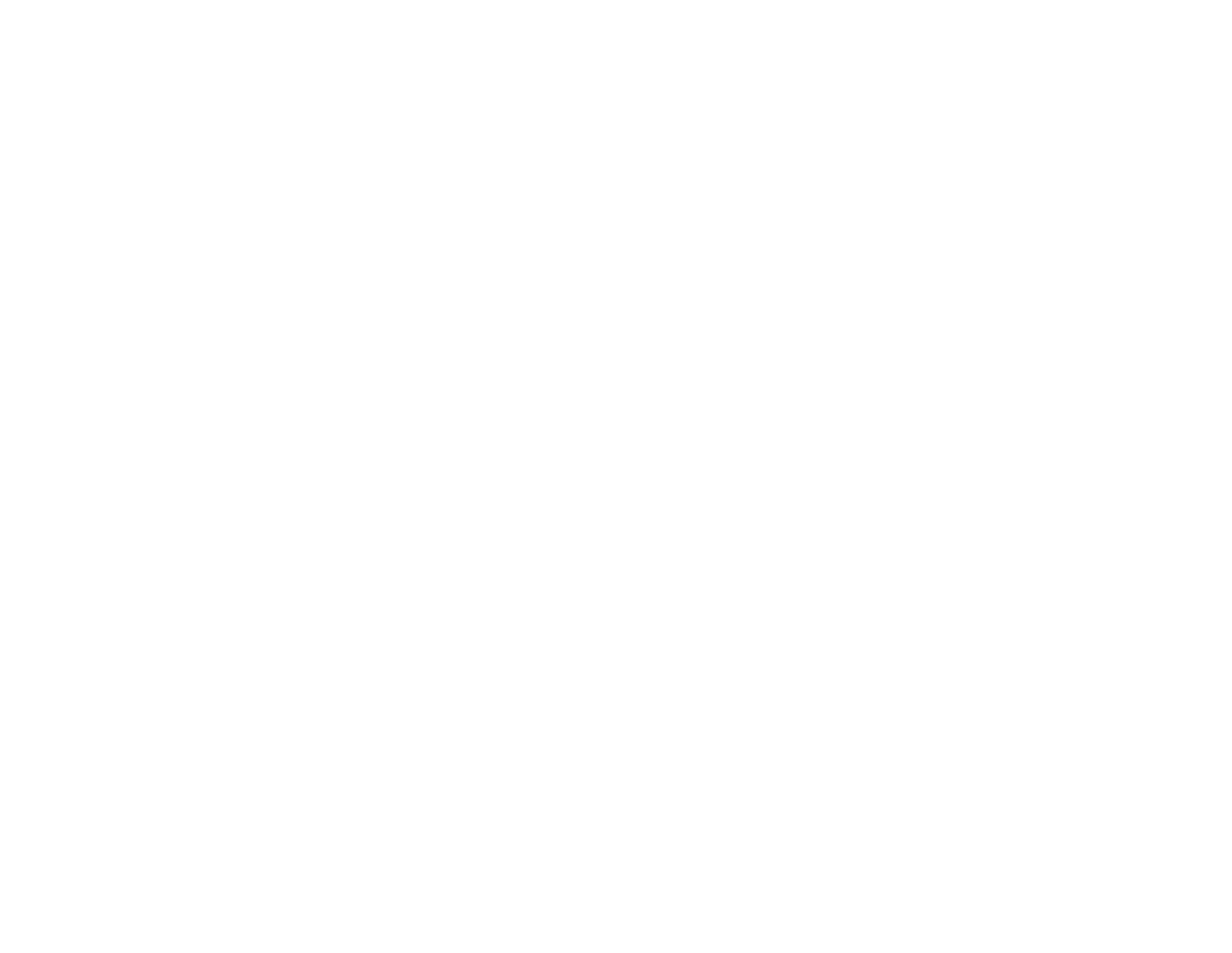# **CITY OF RANCHO PALOS VERDES SUMMARY OF EXPENDITURES - ALL FUNDS**

## **January 31, 2021**

|             |                                              |                       |                    | FY 2020-21         |                                        |             | FY 2019-20                             |                                                   |                       |
|-------------|----------------------------------------------|-----------------------|--------------------|--------------------|----------------------------------------|-------------|----------------------------------------|---------------------------------------------------|-----------------------|
| <b>FUND</b> | <b>FUND DESCRIPTION</b>                      | <b>REVISED BUDGET</b> | <b>YTD ACTUALS</b> | <b>YTD ENCUMB.</b> | <b>YTD ACTUALS +</b><br><b>ENCUMB.</b> | <b>USED</b> | <b>YTD ACTUALS +</b><br><b>ENCUMB.</b> | YEAR OVER YEAR CHANGE<br><b>ACTUALS + ENCUMB.</b> |                       |
|             | 222 HABITAT RESTORATION                      | 184,900               | 92,450             | 92,450             | 184,900                                | 100.0%      | 179,497                                | 5,403                                             | 3.0%                  |
|             | 223 SUBREGION ONE MAINTENANCE                | 41,600                | 19,118             | 4,410              | 23,528                                 | 56.6%       | 37,552                                 | (14, 025)                                         | $-37.3%$              |
|             | 224 MEASURE A MAINTENANCE                    | 100,000               | 50,000             | 0                  | 50,000                                 | 50.0%       | 50,000                                 | 0                                                 | 0.0%                  |
| 225         | ABALONE COVE SEWER DISTRICT                  | 151,715               | 36,786             | 65,049<br>$\Omega$ | 101,834                                | 67.1%       | 157,247<br>1,045                       | (55, 413)<br>(1,045)                              | $-35.2%$<br>$-100.0%$ |
|             | 227 GINSBERG CULTURAL ARTS BLDG.             | $\Omega$              | 0                  |                    | 0                                      | 0.0%        |                                        |                                                   |                       |
|             | 228 DONOR RESTRICTED CONTRIBUTIONS           | 38,422                | 3,972              | 25,089             | 29,061                                 |             | 37,859                                 | (8, 798)                                          | $-23.2%$              |
|             | <b>TOTAL SPECIAL REVENUE FUNDS</b>           | 8,915,476             | 3,953,031          | 3,664,599          | 7,617,630                              | 85.4%       | 7,917,607                              | (299, 976)                                        | $-3.8%$               |
|             |                                              |                       |                    |                    |                                        |             |                                        |                                                   |                       |
| 300         | <b>CAPITAL PROJECTS FUNDS</b>                |                       |                    |                    |                                        |             |                                        |                                                   |                       |
|             | 310 COMMUNITY DEVELOPMENT BLOCK GRANT (CDBG) | 258,999               | 12,339             | 30,060             | 42,399                                 | 16.4%       | 299,293                                | (256, 894)                                        | $-85.8%$              |
|             | 330 INFRASTRUCTURE IMPROVEMENTS              | 3,784,636             | 604,496            | 1,273,534          | 1,878,030                              | 49.6%       | 7,414,534                              | (5,536,504)                                       | $-74.7%$              |
|             | 331 FEDERAL GRANTS                           | $\mathbf 0$           | 0                  | $\mathbf 0$        | 0                                      | 0.0%        | 0                                      | $\mathbf 0$                                       | 0.0%                  |
|             | 332 STATE GRANTS                             | 212,945               | 31,594             | 189,232            | 220,826                                | 103.7%      | 496,778                                | (275, 952)                                        | $-55.5%$              |
|             | 334 QUIMBY PARK DEVELOPMENT                  | 300,790               | 2,661              | 265,329            | 267,990                                | 89.1%       | 862,194                                | (594, 204)                                        | $-68.9%$              |
|             | 336 LOW-MODERATE INCOME HOUSING              | $\mathbf 0$           | $\mathbf{0}$       | $\mathbf{0}$       | $\mathbf 0$                            | 0.0%        | 0                                      | $\mathbf{0}$                                      | 0.0%                  |
|             | 338 DEVELOPMENT IMPACT MITIGATION (EET)      | 210,000               | 79,862             | 76,948             | 156,810                                | 74.7%       | 314,165                                | (157, 355)                                        | $-50.1%$              |
|             | 343 MEASURE W                                | 213,537               | $\mathbf{0}$       | 213,537            | 213,537                                | 100.0%      | 0                                      | 213,537                                           | 0.0%                  |
|             | <b>TOTAL CAPITAL PROJECTS FUNDS</b>          | 4,980,907             | 730,952            | 2,048,639          | 2,779,591                              | 55.8%       | 9,386,964                              | (6,607,372)                                       | $-70.4%$              |
|             |                                              |                       |                    |                    |                                        |             |                                        |                                                   |                       |
| 600         | <b>INTERNAL SERVICE FUND</b>                 |                       |                    |                    |                                        |             |                                        |                                                   |                       |
|             | 681 EQUIPMENT REPLACEMENT                    | 788,997               | 113,430            | 60,679             | 174,109                                | 22.1%       | 526,951                                | (352, 842)                                        | $-67.0%$              |
|             | <b>TOTAL INTERNAL SERVICE FUNDS</b>          | 788,997               | 113,430            | 60,679             | 174,109                                | 22.1%       | 526,951                                | (352, 842)                                        | $-67.0%$              |
|             |                                              |                       |                    |                    |                                        |             |                                        |                                                   |                       |
|             | <b>REDEVELOPMENT AGENCY</b>                  |                       |                    |                    |                                        |             |                                        |                                                   |                       |
|             | 701 REDEVELOPMENT OBLIGATION                 | $\Omega$              | 275                | 0                  | 275                                    | 0.0%        | 1,726                                  | (1,451)                                           | $-84.1%$              |
|             | <b>TOTAL REDEVELOPMENT AGENCY</b>            | 0                     | 275                | $\bf{0}$           | 275                                    | 0.0%        | 1,726                                  | (1,451)                                           | $-84.1%$              |